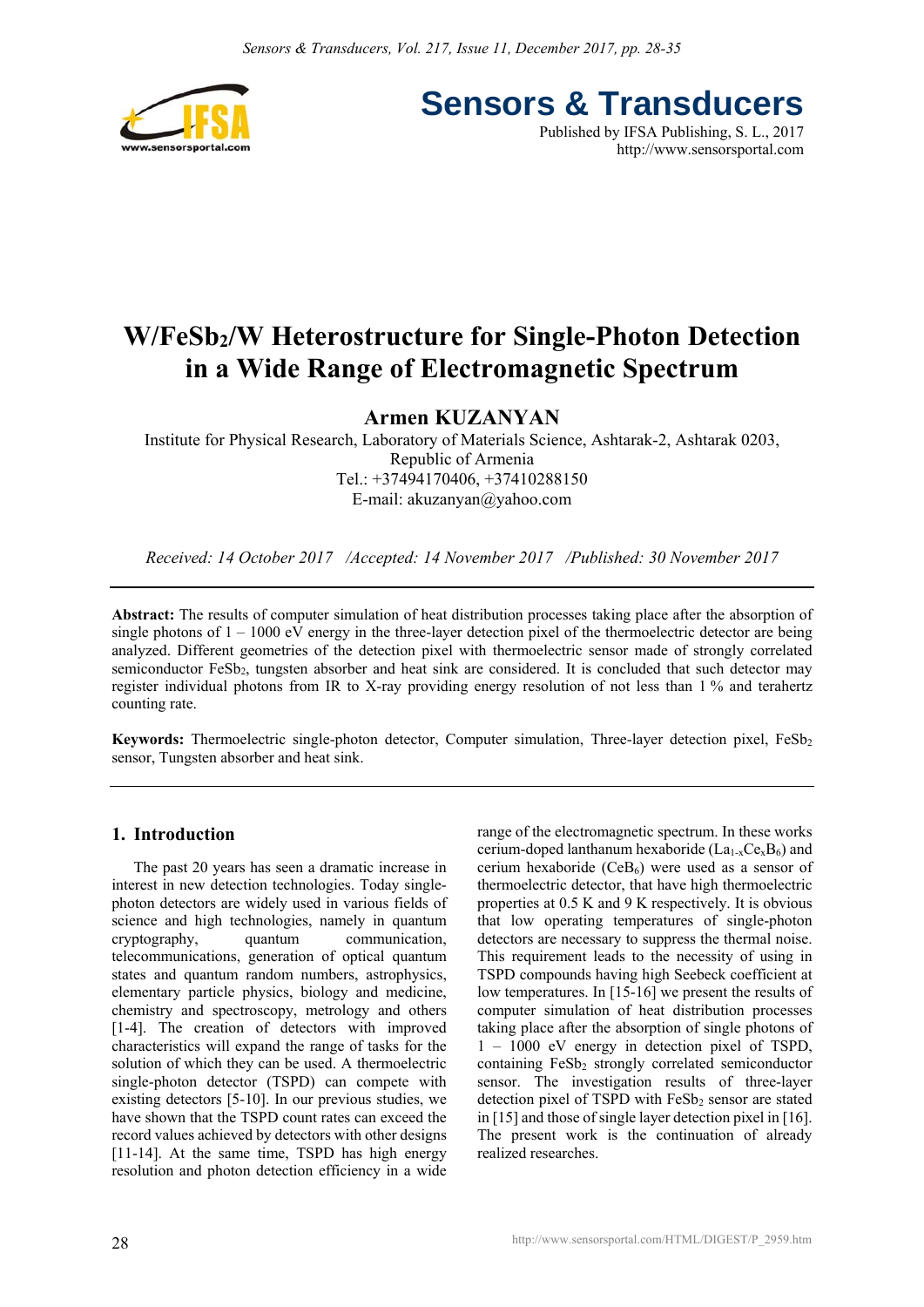### **2. Methodology**

The TSPD three-layer detection pixel has simple design and provides the possibility to create detector matrix with simple electronic structure. Fig. 1 shows the general view of the detection pixel. As a material for the absorber and heat sink, we have chosen tungsten (W), and for thermoelectric sensor – strongly correlated semiconductor FeSb<sub>2</sub>.



**Fig. 1.** Three-layer detection pixel design: 1 – absorber; 2 – thermoelectric sensor; 3 – heat sink; 4 – contacts to low temperature electronic; 5 – substrate.

The physical parameters of  $CeB<sub>6</sub>$  and  $FeSb<sub>2</sub>$ thermoelectrics at 9 K are presented in Table 1 in accordance to the data of papers [17-21]. It can be seen that FeSb<sub>2</sub> has significantly greater Seebeck coefficient that will provide much larger voltage, appearing on the sensor for the same temperature difference on the sensor boundaries (Fig. 2).  $FeSb<sub>2</sub>$ also possesses higher thermal conductivity and lower heat capacity, in comparison to  $CeB<sub>6</sub>$ . Accordingly, the processes of heat propagation in the detection pixels will proceed in a completely different manner, when using these two thermoelectrics. The propagation of heat (released at the photon absorption in absorber) in the detection pixel with  $FeSb<sub>2</sub>$  sensor should occur faster.



Fig. 2. Thermopower of FeSb<sub>2</sub> vs. temperature [22].

For the same geometric dimensions of the detection pixels, in the case of  $FeSb<sub>2</sub>$ , the decrease in the temperature difference at the sensor boundaries

and the increase in the counting rate can be expected. A smaller value of the temperature difference at the sensor boundaries means a smaller signal-to-noise ratio, which, however, must be compensated by large values of voltage on the sensor. At the same time, in order to obtain optimal detector characteristics, the thickness of the sensor can be varied for each thermoelectric.

The calculations of the heat propagation processes in the three-layer detection pixel containing  $FeSb<sub>2</sub>$ sensor were carried out by a procedure similar to that, described in [11, 13]. The calculations were based on heat conduction equation and were carried out by the matrix method for differential equations.

Table 1. Physical parameters of FeSb<sub>2</sub> and CeB<sub>6</sub> at 9 K.

| Parameter, unit                | Compound |                  |  |
|--------------------------------|----------|------------------|--|
|                                | FeSb2    | CeB <sub>6</sub> |  |
| Density, $kg/m3$               | 8170     | 4800             |  |
| Specific heat capacity, J/kg K | 0.0133   | 0.196            |  |
| Thermal conductivity, W/m·K    | 500      | 0.94             |  |
| Seebeck coefficient, µV/K      | $-42000$ | 150              |  |

The thermal processes were modeled according to the following algorithm.

- The entire volume of the absorber and the bridge was broken down into the cells with the dimensions  $Δx, Δy$  and  $Δz ≤ 0.1$  μm. Obviously, the enlargement of the number of cells will provide more accurate calculations, but it will lead to more time consuming.

- The initial temperature for the all cells was set 9 K. In the absorber was chosen the cell where the photon is absorbed.

- According to the formula  $\Delta T = E / V \cdot \rho \cdot c$ , where *E* is the energy of the absorbed photon and *V* is the cell volume, the initial temperature of the cell  $T_0 = 9$  K+ $\Delta T$ was calculated.

## **3. Results**

As the thickness of the absorber is the most important parameter of the TSPD sensor, selecting this parameter we were proceeding from the demand to provide high probability of photon absorption in the absorber. It is easy to calculate that the probability of absorption of 1 keV energy photon in 1.5 μm thick W will be 0.9998 applying the Bouguer-Lambert law and using  $5.775 \mu m^{-1}$  value for the coefficient of linear attenuation in W [23]. Absorption probability will exceed 0.9999 for 100 eV and 10 eV photons in 0.5 μm and 0.1 μm thick W respectively. It can be noted that thinner tungsten absorbers or absorbers fabricated from not heavy metals can be used for the absorption of photons with energies less than 10 eV with the same probability.

The geometrical dimensions of sensors and results of calculations of heat propagation in  $W/FeSb<sub>2</sub>/W$ three-layer sensor are presented in Table 2. The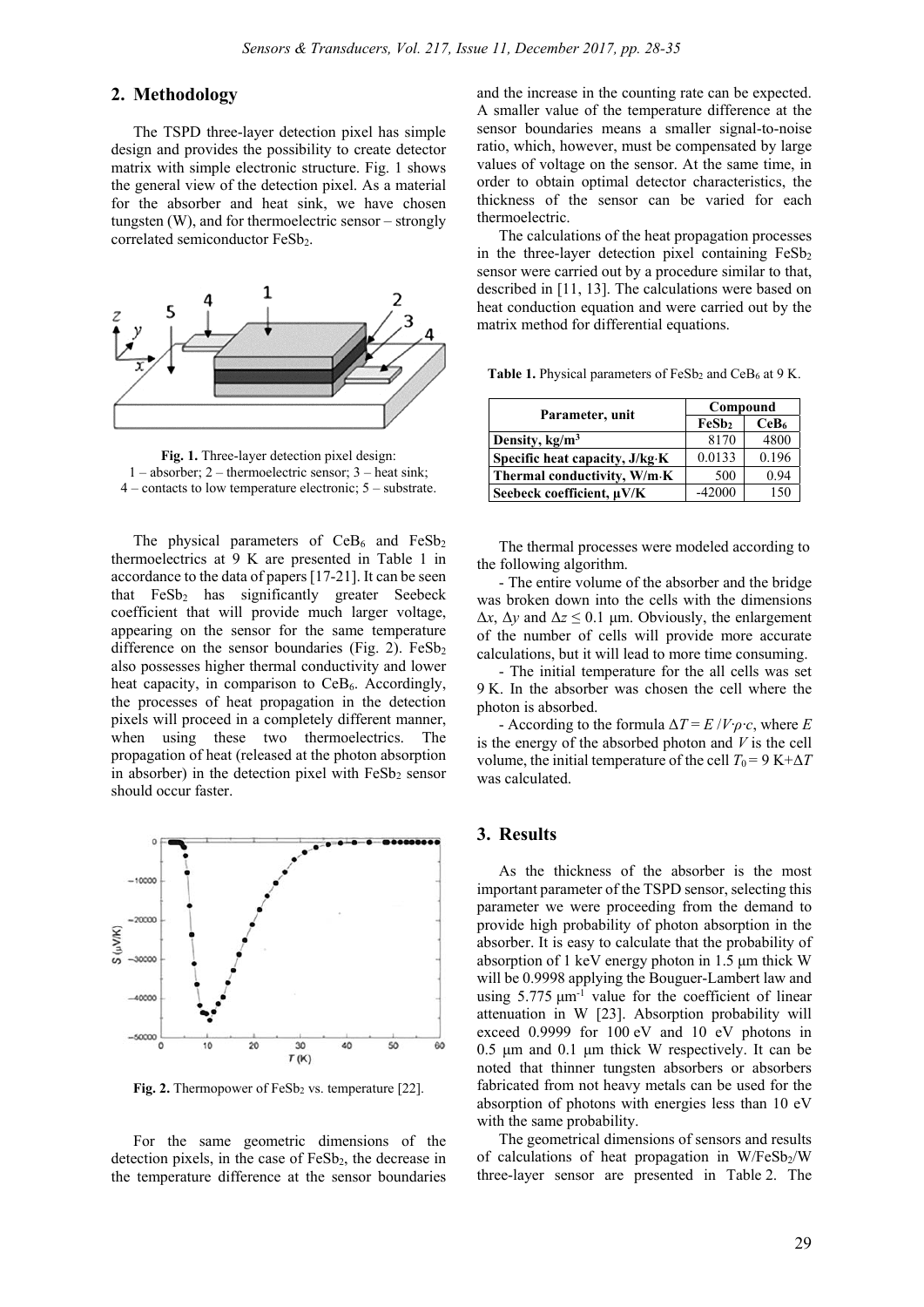columns in the table give the calculation number, the thickness of absorber  $(Z_1)$ , the thickness of thermoelectric layer  $(Z_2)$ , the thickness of heat sink  $(Z_3)$ , the photon energy  $(E)$ , the maximum temperature difference on the thermoelectric sensor after photon absorption – ( $\Delta T_{\text{m}}$ ), time duration to achieve the  $\Delta T_{\text{m}}$  $-(t_m)$ , the maximum of voltage on the sensor  $(V_m)$ , the time of recession  $\Delta T$  to the background  $10^{-4}$  K – ( $t_b$ ), its inverse (count rate) –  $(R)$ .

| N <sub>0</sub>     | $Z_1$ , $\mu$ m | $Z_2$ , $\mu$ m | $Z_3$ , m      | E, eV          | $\Delta T$ m, $10^{-4}$ K | $tm$ , ps | $V_m$ , $\mu V$ | $t_{\rm b,PS}$ | $R$ , GHz |
|--------------------|-----------------|-----------------|----------------|----------------|---------------------------|-----------|-----------------|----------------|-----------|
| FeSb1              | 0.5             | 1               | 1              | 100            | 130                       | 0.009     | 546             | 0.36           | 2778      |
| FeSb2              | 0.5             | 0.5             | $\mathbf{1}$   | 100            | 124                       | 0.009     | 521             | 0.25           | 4000      |
| FeSb3              | 0.5             | 0.1             | $\mathbf{1}$   | 100            | 8.49                      | 0.006     | 35.7            | 0.042          | 23810     |
| FeSb <sub>4</sub>  | 0.5             | 0.01            | $\mathbf{1}$   | 100            | 0.09                      | 0.0045    | 0.4             |                |           |
| FeSb5              | 0.5             | $\mathbf{1}$    | 1              | 110            | 143                       | 0.009     | 601             | 0.37           | 2703      |
| FeSb6              | 0.5             | $\mathbf{1}$    | $\mathbf{1}$   | 101            | 131                       | 0.009     | 550             | 0.36           | 2778      |
| FeSb7              | 0.1             | $\mathbf{1}$    | $\mathbf{1}$   | 11             | 1122                      | 0.0015    | 4712            | 0.37           | 2703      |
| FeSb8              | 0.1             | $\mathbf{1}$    | $\mathbf{1}$   | 10             | 1020                      | 0.0015    | 4284            | 0.36           | 2778      |
| FeSb9              | 0.1             | $\mathbf{1}$    | $\mathbf{1}$   | $\tau$         | 714                       | 0.0015    | 2999            | 0.3            | 3333      |
| FeSb10             | 0.1             | $\mathbf{1}$    | $\mathbf{1}$   | $\overline{4}$ | 408                       | 0.0015    | 1714            | 0.22           | 4545      |
| FeSb11             | 0.1             | $\mathbf{1}$    | $\mathbf{1}$   | 1.1            | 112                       | 0.0015    | 470             | 0.15           | 6667      |
| FeSb12             | 0.1             | $\mathbf{1}$    | $\mathbf{1}$   | $\mathbf{1}$   | 102                       | 0.0015    | 428             | 0.108          | 9259      |
| FeSb13             | 0.1             | $\mathbf{1}$    | $\mathbf{1}$   | 0.9            | 92                        | 0.0015    | 386             | 0.102          | 9804      |
| FeSb14             | 1.5             | $\mathbf{1}$    | $\mathbf{1}$   | 1000           | 516                       | 0.015     | 2167            | 0.93           | 1075      |
| FeSb15             | 1.5             | $\mathbf{1}$    | $\mathbf{1}$   | 1010           | 522                       | 0.015     | 2192            | 0.96           | 1041      |
| FeSb16             | 1.5             | $\mathbf{1}$    | $\mathbf{1}$   | 1100           | 568                       | 0.015     | 2386            | 0.99           | 1010      |
| FeSb17             | 0.1             | $\mathbf{1}$    | $\mathbf{1}$   | 0.1            | 10.2                      | 0.0015    | 42.8            | 0.0249         | 40160     |
| FeSb18             | 0.1             | $\mathbf{1}$    | $\mathbf{1}$   | 0.09           | 9.18                      | 0.0015    | 38.6            | 0.0228         | 43860     |
| FeSb19             | 0.1             | 0.5             | $\mathbf{1}$   | $\mathbf{1}$   | 102                       | 0.0015    | 428             | 0.0717         | 13947     |
| FeSb20             | 0.1             | 0.1             | $\mathbf{1}$   | 1              | 36                        | 0.0009    | 151             | 0.0075         | 133333    |
| FeSb21             | 0.1             | $\overline{2}$  | $\mathbf{1}$   | $\mathbf{1}$   | 102                       | 0.0015    | 428             | 0.1503         | 6653      |
| FeSb22             | 0.1             | $\overline{3}$  | $\mathbf{1}$   | $\mathbf{1}$   | 102                       | 0.0015    | 428             | 0.1629         | 6139      |
| FeSb23             | 0.5             | $\overline{2}$  | $\mathbf{1}$   | 100            | 130                       | 0.009     | 546             | 0.51           | 1960      |
| FeSb <sub>24</sub> | 0.5             | $\overline{3}$  | $\mathbf{1}$   | 100            | 130                       | 0.009     | 546             | 0.63           | 1587      |
| FeSb25             | 0.5             | $\overline{4}$  | $\mathbf{1}$   | 100            | 130                       | 0.009     | 546             | 0.72           | 1389      |
| mFe26M             | 0.5             | 0.5             | $\overline{2}$ | 100            | 124                       | 0.009     | 521             | 0.243          | 4115      |
| mFe27M             | 0.5             | 0.5             | 0.5            | 100            | 124                       | 0.009     | 521             | 0.303          | 3300      |
| mFe28M             | 0.5             | 0.5             | 0.25           | 100            | 125                       | 0.009     | 525             | 0.315          | 3175      |
| mFe29M             | 0.5             | 0.5             | 0.1            | 100            | 125                       | 0.009     | 525             | 0.303          | 3300      |

Table 2. W/FeSb<sub>2</sub>/W three-layer detection pixel geometry, photon energy and calculated parameters.

In accordance with Fig. 1, the geometric dimensions X and Y of the thermoelectric sensor and heat sink are similar to those of absorber and equal to 10 μm. In all calculations, it was assumed that the photon is thermalized in the center of the absorber surface and the thickness of tungsten heat sink is 1  $\mu$ m.

We shall start the discussion of the obtained results with consideration of absorption of hard UV photon with 100 eV energy. Let us investigate the temporal behavior of the temperature difference  $\Delta T(t)$  between two surfaces of the thermoelectric sensor in its four different parts that are at different distances from the sensor center. The graphs of this dependence for the calculation FeSb1 from Table 2 are given in Fig. 3. As expected, the highest values for the temperature difference are reached in the center of the sensor, directly under the point of photon thermalization. With distancing from the center, the signal weakens and in the point 4 (which is the farthest) the maximum is reached in 1.6 ps from the moment of photon absorption and is lower from the background value. A similar result can be seen for the rest of calculations, and since the value of arising voltage on the sensor is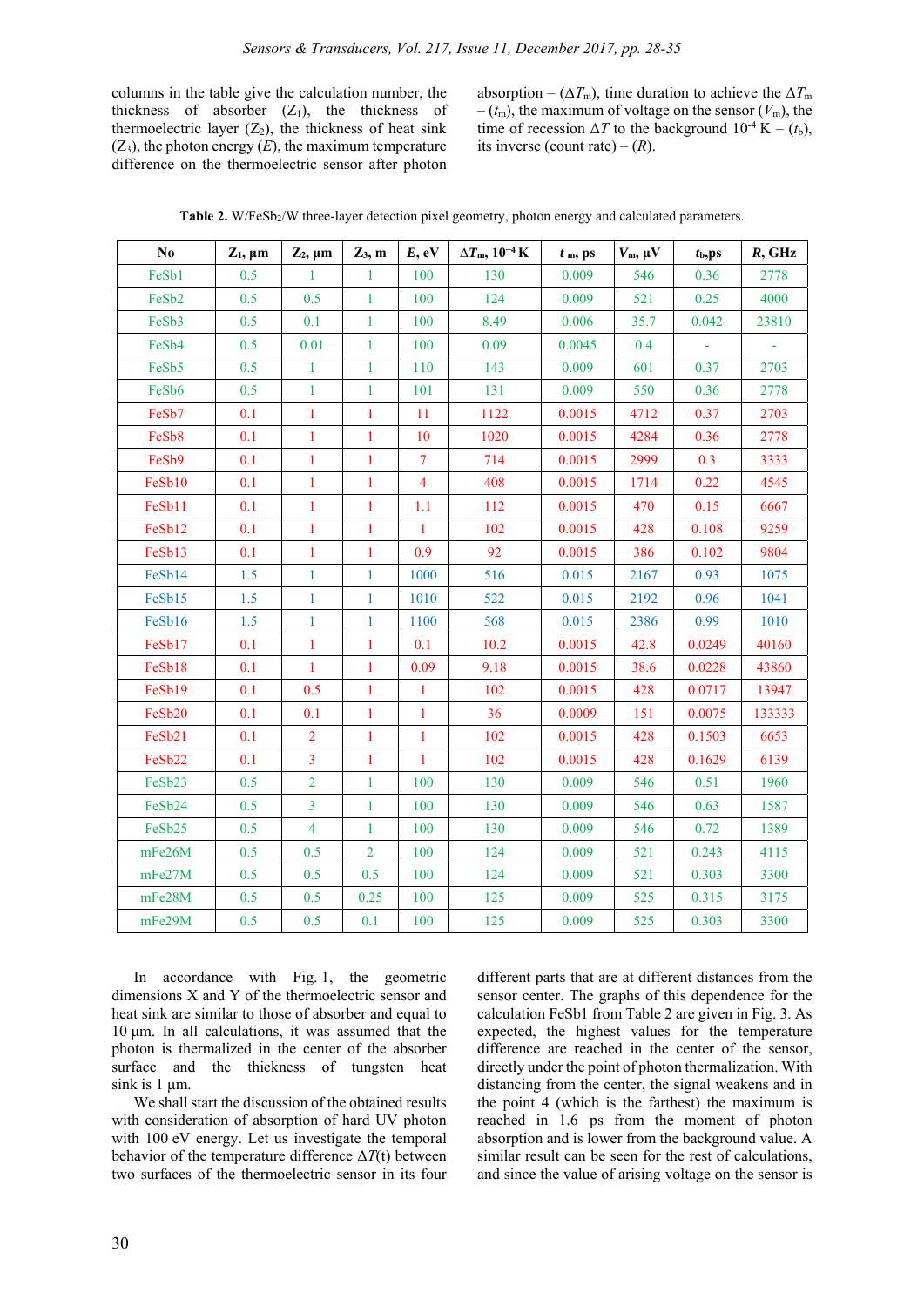determined by the maximal temperature difference on the thermoelectric layer, we shall further consider only the dependences  $\Delta T(t)$  calculated for the region 1.



**Fig. 3.**  $\Delta T(t)$  dependence of the calculation FeSb1 measured in five different areas of the thermoelectric sensor: in the center (1), at different distances from the center:  $0.5 \mu m$  (2), 1  $\mu m$  (3), 5  $\mu m$  (4).

For more clear representation of the parameters ∆*T*m, *t*m and *t*b given in Table 2, they are denoted in Fig. 4, which shows  $\Delta T(t)$  dependence for the calculation of FeSb1, starting from the moment of absorption of the photon in the absorber until the signal falls to the background value.



**Fig. 4.**  $\Delta T(t)$  dependence of the calculation FeSb1 measured in the center of the thermoelectric sensor

Temporal dependence of ∆*T* parameter of the calculations FeSb1 – FeSb3 is presented on Fig. 5. The observed difference in the course of  $\Delta T(t)$ dependencies shows that the characteristics of the detection pixel vary significantly with the change in the thickness of FeSb<sub>2</sub> sensor.

Fig. 6 shows the dependence of the parameters ∆*T*<sup>m</sup> and *R* on the thickness of the sensor for calculations FeSb1 – FeSb4 and FeSb23 – FeSb25 corresponding to the absorption of 100 eV energy photon. The parameter  $\Delta T_{\text{m}}$  does not change and the counting rate slightly increases when the thickness of the sensor is

reduced from  $4 \mu m$  to  $1 \mu m$ . With smaller sensor thicknesses, the parameter  $\Delta T$ <sub>m</sub> sharply decreases and at the thickness of 0.01 μm it becomes much smaller than the background value  $10^{-4}$  K. The parameter *R* reaches tens of terahertz.



**Fig. 5.**  $\Delta T(t)$  dependence of the calculations:  $I - \text{FeSb1}$ , *2* – FeSb2, *3* – FeSb3, in insert *4* – FeSb4.



**Fig. 6.**  $\Delta T_m$  and *R* parameters vs thickness of FeSb2 layer for 100 eV energy photons.

Fig. 7 shows  $V(t)$  graphs for the cases of 100 eV, 110 eV and 101 eV energy photons' absorption (calculations FeSb1, FeSb5 and FeSb6) in the detection pixels with the same sensor thickness equal to 1 μm. It can be seen that the change of photon energy leads to the change in  $V_m$  value, while  $t_m$  does not change. It follows from Table 2 that  $V<sub>m</sub>$  values differ by 47  $\mu$ V, if the photon energies differ by 10 %, and by 4  $\mu$ V, if they differ by 1 %. It should also be mentioned that the change in photon energy leads to the some change of the count rate. The parameter *R* is smaller in the case of higher photon energies, since after the thermalization of a higher energy photon the temperature difference resulting on the thermoelectric layer is slowly going down to the background value.

Calculations presented in Table 2 for 11 eV and smaller photon energies were done for the sensor with 0.1 μm absorber thickness.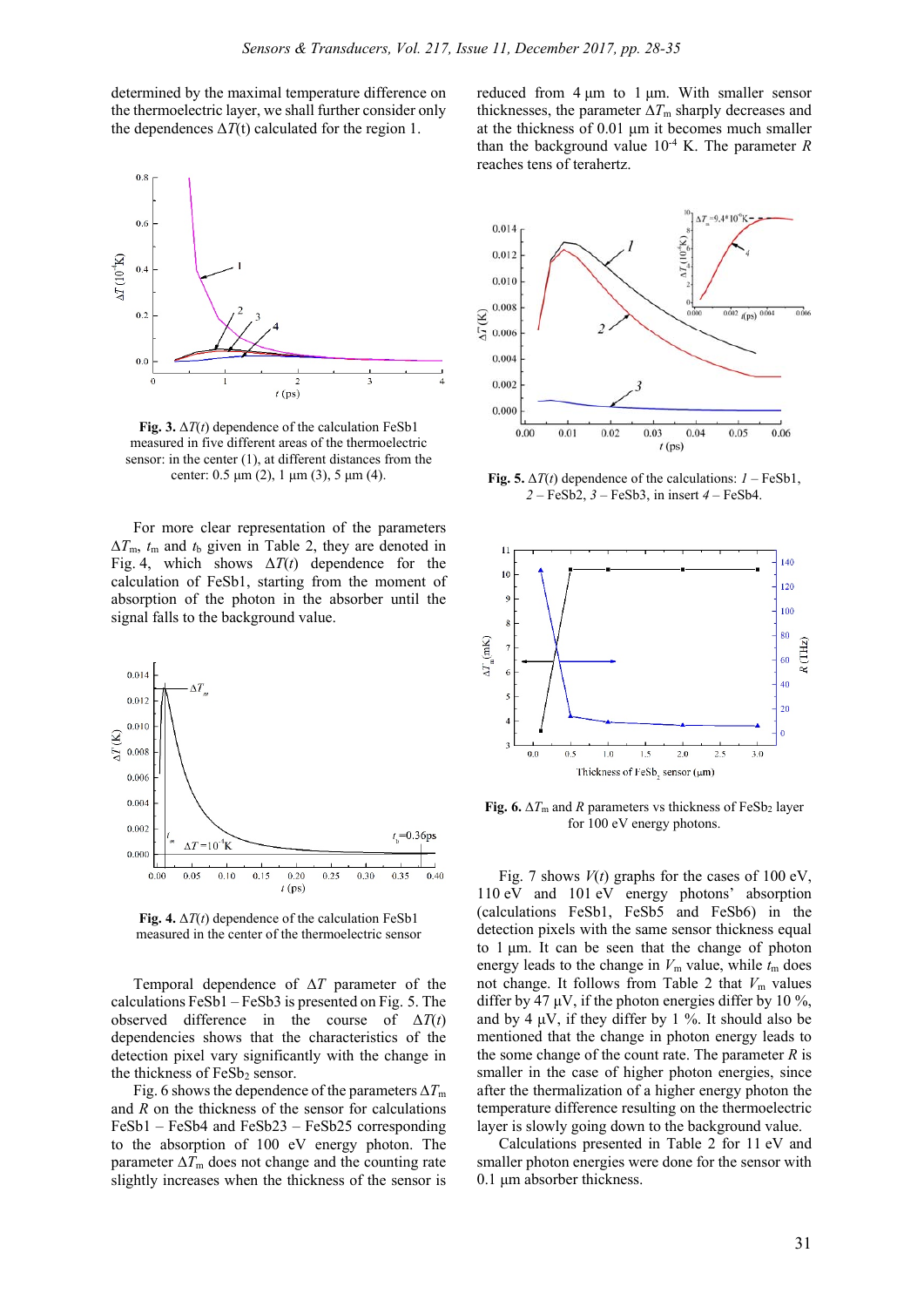

**Fig. 7.** Voltage on sensor temporal dependences of calculation numbers FeSb1, FeSb5 and FeSb6 for the cases of absorption of photons with 100 eV, 110 eV and 101 eV energies.

The parameters  $\Delta T_m$  and *R* obtained as a result of calculations for the absorption of photons with energies of  $11 - 0.09$  eV are shown in Fig. 8. These values of photon energies correspond to a very important area of the electromagnetic spectrum from IR to UV.



**Fig. 8.**  $\Delta T_m$  and *R* parameters for 0.09 – 11 eV photons.

While increasing the photon energy, the parameter ∆*T*m increases linearly, which is a very important characteristic of the detector, and makes it possible to determine the photon energy using the maximum of the signal that appears on the sensor.

As follows from the data of Table 2 and Fig. 8, we have received a very large signal for all these energies. The parameter  $\Delta T_{\text{m}}$  varies within the range of 9.2 – 122.2 mK with an energy change from 0.9 eV to 11 eV. The parameter  $V_m$  for the same photon energies assumes values of 0.386 – 4.712 mV. At the level of 10 eV and 1 eV, the photon energy change by 10% leads to the change in the parameter  $V_m$  by 688  $\mu$ V and 42 μV respectively.

In this energy range, the counting rate is smaller in calculations carried for high energies. However, for all energy photons' the counting rate reaches terahertz and varies within 2.7 - 43.8 THz.

Fig. 9 shows the dependences of the parameters ∆*T*m and *R* on the thickness of the sensor for FeSb12 and FeSb19 – FeSb22 calculations that correspond to the absorption of 1 eV energy photon.

The presented graphs are similar to the graphs in Fig. 6, but the results of calculations for the 0.1 μm thick sensor differ significantly. From the calculations for 1 eV energy photons' absorption, we have a signal much greater than the background level and the count rate more than one hundred terahertz. Note also, that the parameter  $\Delta T_{\text{m}}$  does not change its value when the sensor thickness varies from 3 μm to 0.5 μm.



**Fig. 9.**  $\Delta T_{\text{m}}$  and *R* parameters vs thickness of the FeSb<sub>2</sub> layer for photons with energy of 1 eV.

Let's consider how the characteristics of the sensor change in the case of the absorption of infrared photons with energy of about 0.1 eV. FeSb17 and FeSb18 calculations show that the signal for these energies exceeds the background value for 10 times, that is a good result. The parameter  $V<sub>m</sub>$  differs by 4.2  $\mu$ V when the energy differs by 10 %. Registration of signals differing by 0.4 μV will prove the achievement of 1 % energy resolution on 0.1 eV level. The counting rate, obtained from these calculations, is also very high.

Let us consider the results of calculations for  $\sim$  1 keV energy X-ray photons' absorption. The calculations were done for the detection pixel with 1.5 um absorber thickness. Fig. 10 shows  $\Delta T(t)$  dependences in accordance to FeSb14 – FeSb16 calculations.

It can be seen that for X-ray photons the energy change leads to the change in  $\Delta T_m$  value, while  $t_m$  does not change. The same result was obtained also for UV photons (Fig. 6). It follows from Table 2 that  $V<sub>m</sub>$  values differ by 219  $\mu$ V if the photon energies differ by 10 %, and by 25  $\mu$ V, if they differ by 1 %. The count rate for X-ray photons varies from 1010 GHz to 1075 GHz.

In conclusion, let us compare the results of calculations mFe2M, mFe26M – mFe26M for sensors with  $0.1 - 2$  μm thicknesses of W heat sink. It is seen from Table 2 that the variation of the heat sink thickness does not influence the value of parameter  $\Delta T_{\text{m}}$ , but the count rate changes slightly from 4.1 THz to 3.1 THz (Fig. 11). It can be concluded that the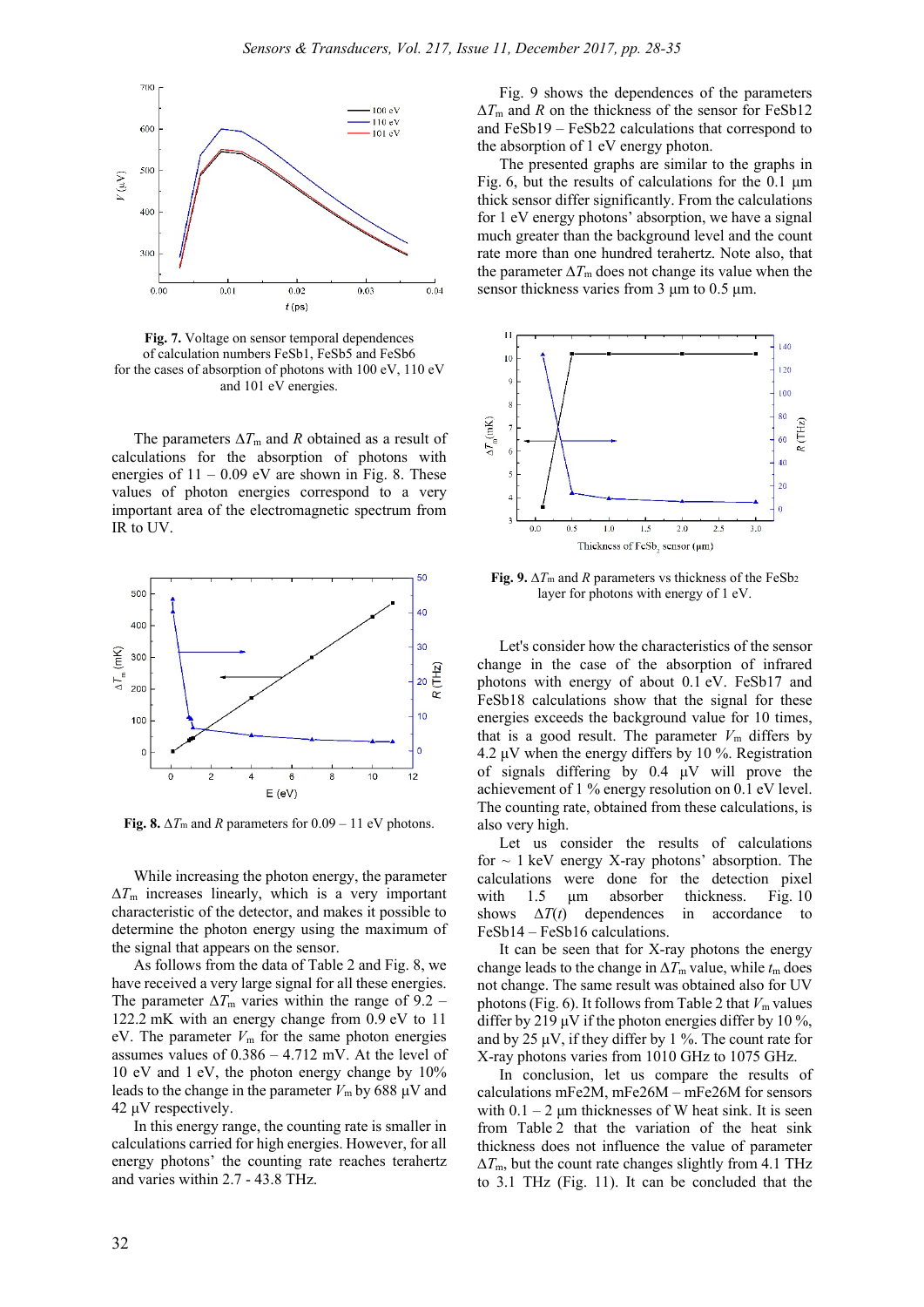thickness of the heat sink does not have significant influence on the characteristics of the detection pixel, so it can be selected taking into account other demands of the construction.



Fig. 10.  $\Delta T(t)$  dependences of calculation numbers FeSb14 – FeSb16 for the cases of absorption of photons with 1 keV,  $1.01$  keV and  $1.1$  keV energies.

The comparison of the computer simulation data of heat propagation processes in the three-layer detection pixel of thermoelectric detector, that contains CeB<sub>6</sub> and  $FeSb<sub>2</sub>$  sensors, is presented in Table 3. The main parameters of the sensors obtained from the calculations for various energies of the absorbed photons are given in the table. The calculation data for the same geometric dimensions of the detection pixels'

surfaces, the same absorber thickness and the optimal thickness of the thermoelectric layer are compared.



**Fig. 11.**  $\Delta T_m$  and *R* parameters vs thickness of the W heat sink for photons with energy of 100 eV.

The comparison of the calculation parameters for  $CeB<sub>6</sub>$  and FeSb<sub>2</sub> sensors shows, that for FeSb<sub>2</sub> sensor the parameter  $\Delta T_m$  is larger by an order of magnitude for 1 keV energy photons, is three times smaller for 100 eV energy photons and for 10 eV and 1 eV energy photons has close values. However, the maximum electrical voltage that appears on the sensor, as well as the counting rate, are much larger for the whole considered energy interval of  $1 \text{ eV} - 1 \text{ keV}$ .

| E, eV | $\Delta T_{\rm m}$ , mK |       | $V_{\rm m}$ , $\mu$ V |       | $R$ , GHz        |       |
|-------|-------------------------|-------|-----------------------|-------|------------------|-------|
|       | CeB <sub>6</sub>        | FeSb2 | CeB <sub>6</sub>      | FeSb2 | CeB <sub>6</sub> | FeSb2 |
| 1000  | 5.64                    | 51.6  | 0.846                 | 2167  | 208              | 1075  |
| 100   | 33.71                   | 13    | 5.056                 | 546   | 337              | 2778  |
| 10    | 114.7                   | 102   | 17.2                  | 4284  | 758              | 4545  |
|       | 11.5                    | 10.2  | 1.725                 | 428   | 3300             | 9259  |

**Table 3.** Calculation parameters for  $1 - 1000$  eV photon absorption in the three-layer detection pixels of TSPD containing  $CeB<sub>6</sub>$  and  $FeSb<sub>2</sub>$  sensors.

#### **4. Conclusions**

The results of computer simulation of heat distribution processes taking place after absorption of single photons from IR to X-ray in three-layer W/FeSb<sub>2</sub>/W detection pixel of the thermoelectric detector are being analyzed. Different geometries of the detection pixel with tungsten absorber, thermoelectric layer of  $FeSb<sub>2</sub>$  and tungsten heat sink are considered.

The obtained results allow the following conclusions to be done:

1) The three-layer W/FeSb2/W detection pixel of TSPD may register individual photons in a wide range of the electromagnetic spectrum from 0.09 eV to

1.1 keV, providing energy resolution of not less than 1 % and count rate from one to hundred terahertz.

2) The maximum voltage on FeSb<sub>2</sub> sensor of TSPD can reach millivolts when registering single photon absorption.

3) Taking into account several features of the detection pixel of thermoelectric detector, such as simple design, high position resolution and absence of strict requirements to operating conditions, it can be argued that thermoelectric detectors with FeSb2 sensor can be a real competitor to superconducting detectors.

This work can find continuation in the studies of the characteristics of TSPD detection pixel with  $FeSb<sub>2</sub>$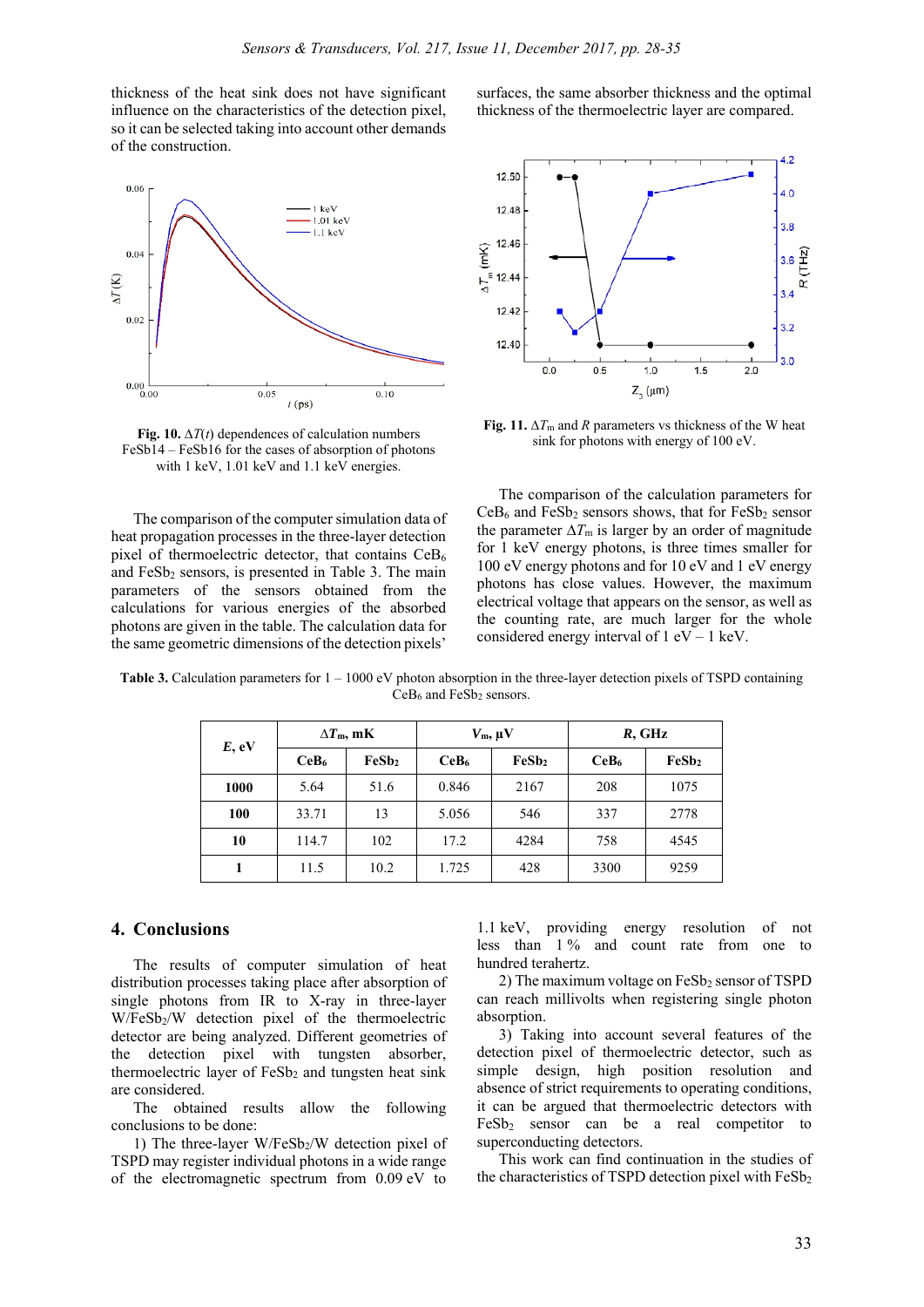thermoelectric layer, superconducting absorber and heat sink. As shown in [24-26], the superconducting absorber and the heat sink provide additional advantages to thermoelectric detector in comparison with other single-photon detectors.

#### **Acknowledgements**

The author would like to thank Dr. A. M. Gulian for the helpful discussions and is grateful to A. A. Kuzanyan and V. R. Nikoghosyan for their help in calculation fulfillment.

#### **References**

- [1]. T. Yamashita, S. Miki, H. Terai, Recent Progress and Application of Superconducting Nanowire Single-Photon Detectors, *IEICE Transactions on Electronics*, Vol. E100-C, Issue 3, 2017, pp. 274-282.
- [2]. R. H. Hadfield, Single-photon detectors for optical quantum information applications, *Nature Photonics,*  Vol. 3, Issue 12, 2009, pp. 696-705.
- [3]. J. J. Renema, Q. Wang, R. Gaudio, I. Komen, K. Hoog Op'T, D. Sahin, A. Schilling, M. P. van Exter, A. Fiore, A. Engel, M. J. A. de Dood, Position-Dependent Local Detection Efficiency in a Nanowire Superconducting Single-Photon Detector, *Nano Letters,* Vol. 15, Issue 7, 2015, pp. 4541-4545.
- [4]. N. A. Tyler, J. Barreto, G. E. Villarreal-Garcia, D. Bonneau, D. Sahin, J. L. O'Brien, M. G. Thompson, Modelling superconducting nanowire single photon detectors in a waveguide cavity, *Optics Express*, Vol. 24, Issue 8, 2016, pp. 8797-8808.
- [5]. G. G. Fritz, K. S. Wood, D. van Vechten, A. L. Gyulamiryan, A. S. Kuzanyan, N. J. Giordano, T. M. Jacobs, H.-D. Wu, J. S. Horwitz, A. M. Gulian, Thermoelectric single-photon detectors for X-ray/UV radiation, *Proceedings of SPIE*, Vol. 4140, 2000, pp. 459-469.
- [6]. D. Van Vechten, K. Wood, G. Fritz, J. Horwitz, A. Gyulamiryan, A. Kuzanyan, V. Vartanyan, A. Gulian, Imaging detectors based on anisotropic thermoelectricity, *Nuclear Instruments and Methods in Physics Research*, Vol. 444, Issue 1-2, 2000, pp. 42-45.
- [7]. A. Gulian, K. Wood, D. Van Vechten, G. Fritzdet, Cryogenic Thermoelectric (QVD) Detectors: Emerging Technique for Fast Single-photon and Nondispersive Energy Characterization, *Journal of Modern Optics*, Vol. 51, Issue 9-10, 2004, pp. 1467-1490.
- [8]. K. Wood, D. Van Vechten, G. Fritz, H.-D. Wu, S. Bounnak, K. Bussman, K. Winzer, S. Kunii, V. Gurin, M. Korsukova, C. Mitterer, M. Corlsson, F. Golf, A. Kuzanyan, G. Badalyan, S. Horutyunyan, S. Petrosyan, V. Vardanyan, T. Paronyan, V. Nikoghosyan, A. Gulian, Toward Ultimate Limits of Performance of the QVD Detector, *Nuclear Instruments and Methods in Physics Research*, Vol. 520, Issue 1-3, 2004, pp. 56-59.
- [9]. A. Gulian, K. Wood, D. VanVechten, G. Fritz, H.-D. Wu, S. Bounnak, K. Bussman, K. Winzer, S. Kunii, V. Gurin, M. Korsukova, C. Mitterer, M. Corlsson, F. Golf, A. Kuzanyan, G. Badalyan, S. Horutyunyan,

S. Petrosyan, V. Vardanyan, T. Paronyan, V. Nikoghosyan, Current developmental status of thermoelectric (QVD) detectors, *Nuclear Instruments and Methods in Physics Research*, Vol. 520, Issue 1-3, 2004, pp. 36-40.

- [10]. V. A. Petrosyan, Hexaborides of Rare Earths as a Sensor Material for Thermoelectric Single-Photon Detectors, *J. Contemp. Phys. (Arm. Acad. Sci.)*, Vol. 46, 2011, Issue 3, pp. 125-129.
- [11]. A. S. Kuzanyan, V. R. Nikoghosyan, A. A. Kuzanyan, Modeling of Kinetic Processes in Thermoelectric Single-photon Detectors, *Proceedings of SPIE*, Vol. 9504, 2015, pp. 95040O-1 - 95040O-10.
- [12]. A. S. Kuzanyan, V. R. Nikoghosyan, A. A. Kuzanyan, CeB6 Sensor for Thermoelectric Single-Photon Detector, *Sensors & Transducers*, Vol. 191, Issue 8, August 2015, pp. 57-62.
- [13]. A. A. Kuzanyan, V. R. Nikoghosyan, A. S. Kuzanyan, Ultra-fast Sensor for Single-photon Detection in a Wide Range of the Electromagnetic Spectrum, *Sensors & Transducers*, Vol. 207, Issue 12, December 2016, pp. 21-29.
- [14]. A. A. Kuzanyan, Computer Simulation of Heat Distribution Processes in W/(La,Ce)B6/W Sensor of Thermoelectric Detector, *Journal of Contemporary Physics (Armenian Academy of Sciences)*, Vol. 51, Issue 4, 2016, pp. 360-370.
- [15]. A. A. Kuzanyan, V. R. Nikogosyan, A. S. Kuzanyan, Strongly correlated semiconductor FeSb2 as a sensor of single photon thermoelectric detector, in *Proceedings of the Conference on 3rd International Conference on Sensors Instrumentation Advances (SEIA 2017)*, Moscow, Russia, 20-22 September 2017, pp. 163-168.
- [16]. A. A. Kuzanyan, V. R. Nikoghosyan, A. S. Kuzanya, Investigation of the processes of heat propagation in W/FeSb2/W detection pixel of the single photon thermoelectric detector, *Journal of Contemporary Physics (Armenian Academy of Sciences)*, Vol. 52, Issue 3, 2017, pp. 249-257.
- [17]. A. A. Kuzanyan, A. S. Kuzanyan, V. R. Nikoghosyan, V. N. Gurin, M. P. Volkov, Investigation of processes of heat propagation in multilayer sensor of thermoelectric single-photon detector, *Journal of Contemporary Physics (Armenian Academy of Sciences)*, Vol. 51, Issue 2, 2016, pp. 181-190.
- [18]. S. R. Harutyunyan, V. H. Vardanyan, A. S. Kuzanyan, V. R. Nikoghosyan, S. Kunii, K. S. Wood, A. M. Gulian, Thermoelectric Cooling at Cryogenic Temperatures, *Appl. Phys. Letter*, Vol. 83, Issue 11, 2003, pp. 2142-2144.
- [19]. Springer Materials Web Portal (http://materials.springer.com/isp/crystallographic/do cs/sd\_1008518).
- [20]. M. S. Figueira, J. Silva-Valencia, R. Franco, Thermoelectric properties of the Kondo insulator FeSb2, *European Physical Journal B,* Vol. 85, No. 203, 2012, pp. 1-9.
- [21]. A. Bentien, S. Johnsen, G. K. H. Madsen, B. B. Iversen, F. Steglich, Colossal Seebeck coefficient in strongly correlated semiconductor FeSb2, *Europhysics Letters*, Vol. 80, No. 1, 2007, pp. 17008-1 – 17008-5.
- [22]. N. Oeschler, S. Hartmann, U. Köhler, M. Deppe, P. Sun, F. Steglich, Thermoelectric Power of Correlated Compounds, in Properties and Applications of Thermoelectric Materials, Eds. V. Zlatic, A. C. Hewson, in *Proceedings of the Conference on 'NATO Advanced Research Workshop on Properties and Applications of Thermoelectric*